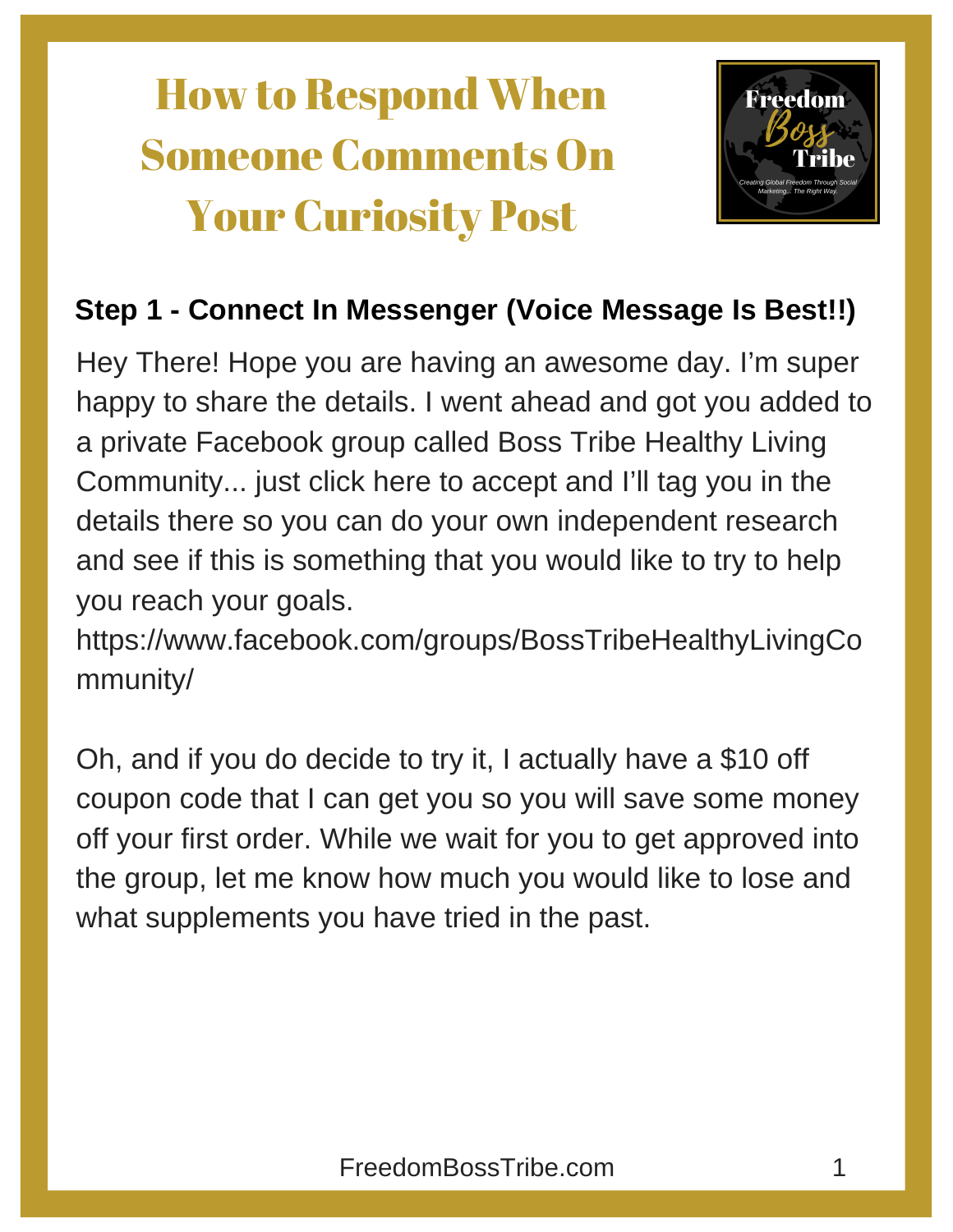# How to Respond When Someone Comments On Your Curiosity Post



### **Step 2 - After the Initial Conversation, After They've Been Added to the Group**

I got you added into the group on Facebook. You should see it in your notification bar that I tagged you in a couple of different posts! I'm going to give you the link below here that has a \$10 off coupon attached, so if you decide to order you will see the discount when you checkout. Feel free to reach out to me if you have questions or need recommendations. I'm happy to help!

### **Step 3 - Send Your Modere.com Referral Link!**

### **Step 4 - When They Ask Questions, Drop Them Into a Group Chat Right Away!**

That's a great question! I want to make sure I get you the correct answer so I'm going to pop us into a group chat with my friend Kathy/Jordan. Hold on just a minute!

**Most People Won't Order Right Away! Continue to Check In and Follow Up As the Conversation Flows... Remember to Continue Inviting to Future Challenges, and Invite them to Do a Referral Post!**